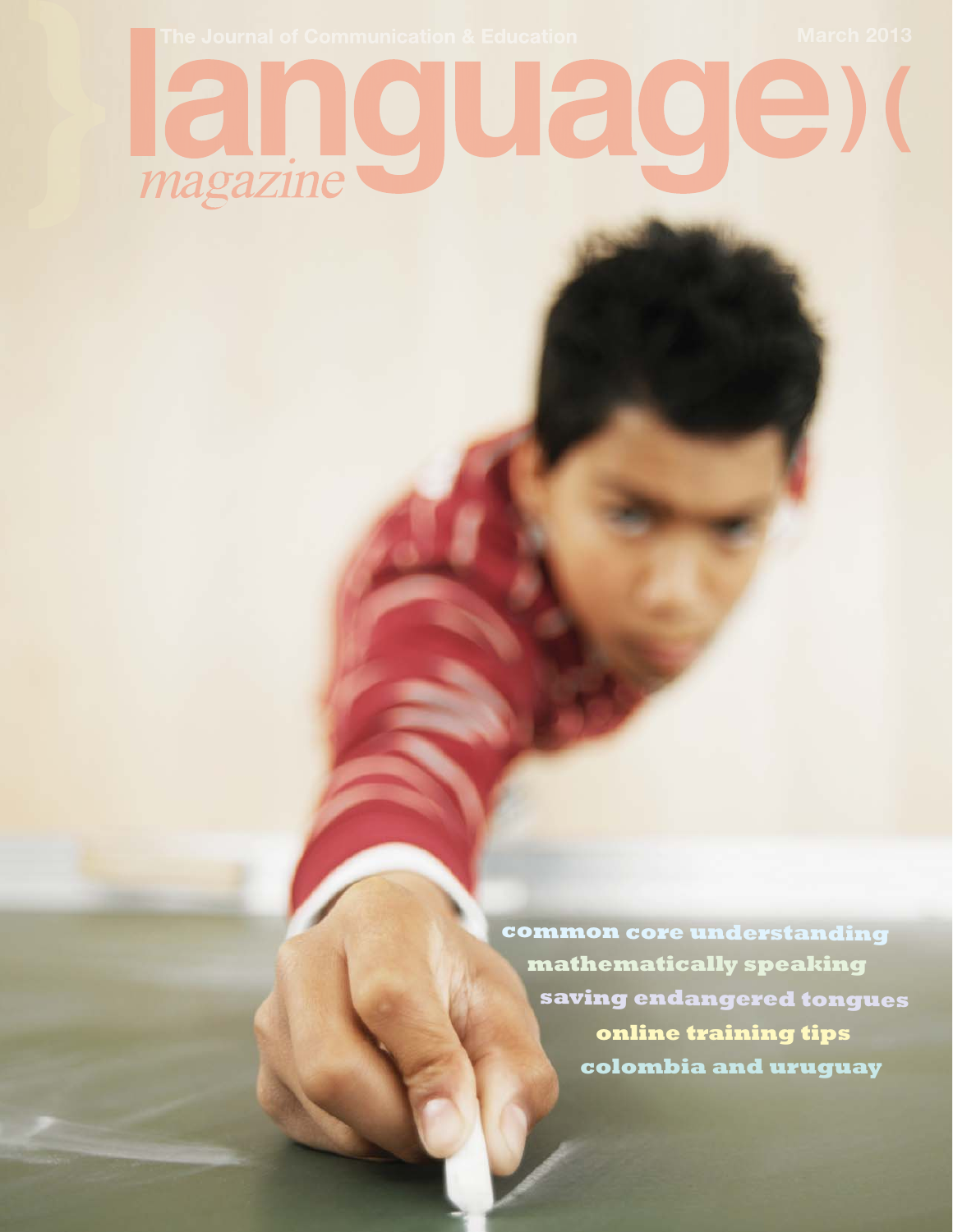

**The good news is the proposed immigration reform plan** allowing an estimated eleven million undocumented residents to become U.S. citizens has bipartisan support. One provision requiring prospective citizens to learn English, however, is potentially divisive. Through a different lens, this provision also represents an opportunity for our education system to innovate.

The English requirement is a double-edged sword. Optimists see this provision as a means to integrate the disenfranchised into the American citizenship fold and add productive contributors to the U.S. economy. Data uniformly shows that English speakers earn up to three times more than non-English speakers. Making eleven million illegal U.S. residents citizens can be a fiscal jack-pot, especially if these new citizens earn three times what they make today. Cynics cite this provision as an artificial "barrier to entry" because of the current state of English as a second language (ESL) education in the U.S. PewResearch Hispanic Center reports that 26% of Latino permanent residents identify the English language requirement as the main reason why they have not naturalized. In other words, before making the English requirement law, we need to address the existing house of cards.

State budgets do not adequately address existing ESL needs. The U.S. Census explains that 13 million of the 55 million people who spoke a language other than English at home in 2007 reported that they spoke English "not well" or "not at all." This may explain why the U.S. Department of Education reports 6.8 million enrolled in state adult ESL programs from 2006 and 2012. Meanwhile, states with the largest ESL populations have made unprecedented budget cuts. In March 2010, Arizona completely eliminated funding for adult basic education statewide. In California, 23 of the 30 largest school districts made major cuts to their adult education programs. In May 2012, adult ESL learners and their children rallied the Sacramento City Unified School District to reinstate funding for its ESL program. The list goes on and on. The reform's English provision will increase the ESL student population in an already burdened system and, absent a different approach, buckle the system under its own weight.

ESL instruction traditionally uses a "one to many" curriculum coupled with "one to one" teacher interaction. In the "one to many" model, students enter the classroom and are taught a uniform curriculum created for that class. The students use the same book their classmates use and it is likely the same book from years past, as well

as for future classes (i.e., one curriculum and many students). ESL instruction has the added complexity of teaching students how to actually speak English. Speech instruction is addressed with "one to one" teacher interaction. This approach, while effective, has limited scale and efficiency. Consider this example. Rather than delivering a 200-page book, a student receives the 40 pages that match their specific learning needs. Equally, imagine the same student receiving "one to one" speech instruction inside and outside the classroom. Better yet, imagine a virtual classroom in which 100 ESL students are actively pursuing 100 different lesson plans, which dynamically update as the students improve. Science fiction? Not at all.

Beyond improving scale and efficiency, technologies available today dramatically improve ESL instructional outcomes. The sad truth is that the vast majority of the estimated two billion English language learners taking advantage of these technologies are outside the U.S. Ministries of Education and Multinational Corporations around the world see English learning as a key strategic priority. When faced with a limited number of ESL teachers and complex operating environments, necessity has been the mother of invention. The invention in these cases is creating "blended" learning environments that take advantage of adaptive learning technology. The results speak for themselves. We see users worldwide experiencing a 100% improvement in their spoken English grammar, fluency, word stress, and pronunciation in as little as ten hours of using our products.

Innovation stands at the root of what defines our nation, and this current issue vividly illustrates an opportunity to use our innovation to solve an important educational issue for our country. Requiring new U.S. citizens to have a requisite level of English proficiency is good public policy. To achieve this goal, we must modify our approach. M

**Paul Musselman** is president and CEO of Carnegie Speech and has more than 15 years executive management and global experience in strategy, corporate development, finance, and sales. Paul studied the history of philosophy at the University of California, Berkeley, and holds an MA in business and government public policy from Harvard University. He is a twelve-year decorated veteran of the U.S. Army Special Forces, having served in Operations "Desert Storm" and "Uphold Democracy," and is a graduate of the Defense Language Institute, where he studied German.